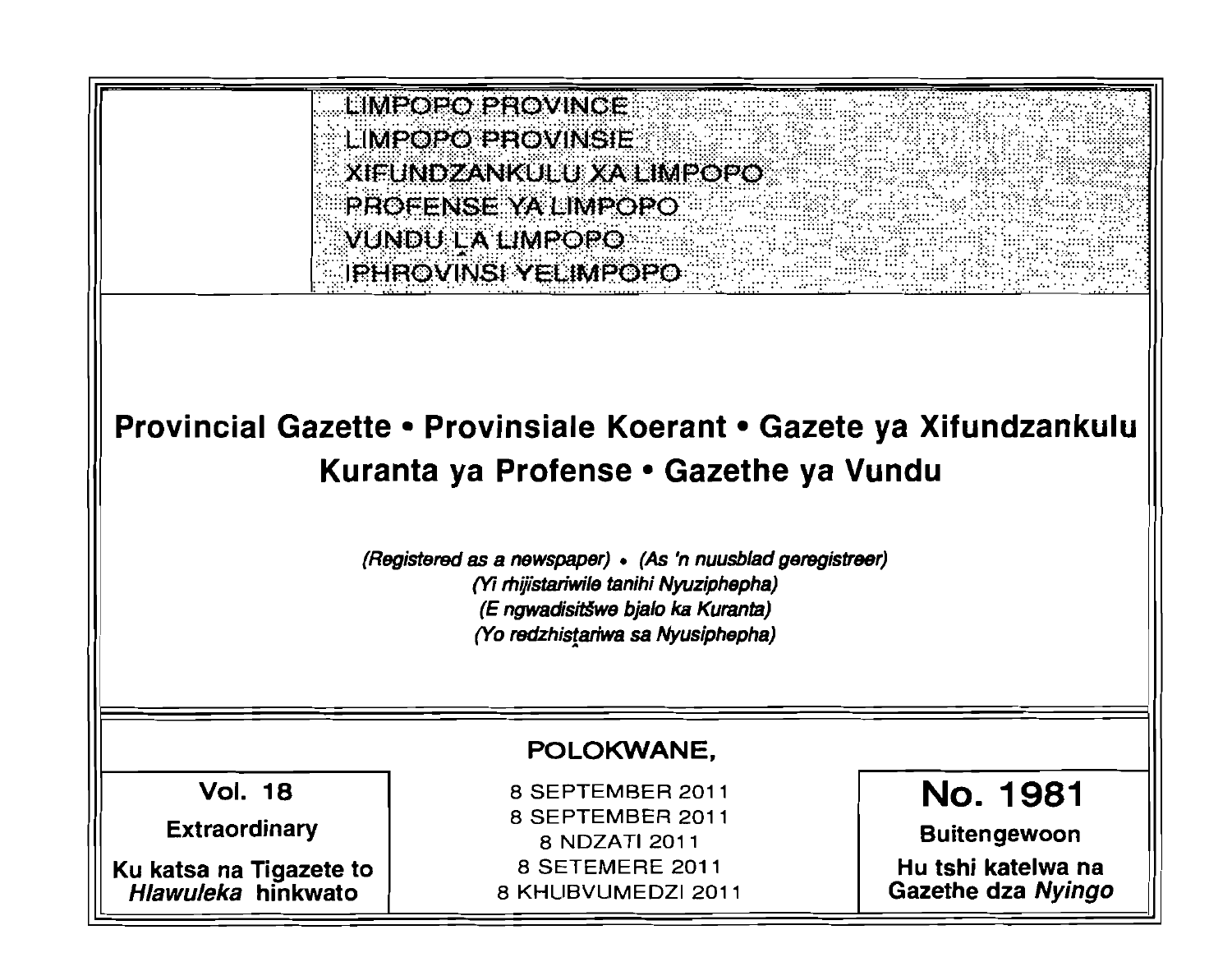#### IMPORTANT NOTICE

The Government Printing Works will not be held responsible for faxed documents not received due to errors on the fax machine or faxes received which are unclear or incomplete. Please be advised that an "OK" Slip, received from a fax machine, will not be accepted as proof that documents were received by the GPW for printing. If documents are faxed to the GPW it will be the sender's responsibility to phone and confirm that the documents were received in good order.

Furthermore the Government Printing Works will also not be held responsible for cancellations and amendments which have not been done on original documents received from clients.

## CONTENTS • INHOUD

No. Page Gazette No. No. GENERAL NOTICE

| 271 Northern Province Roads Agency (Pty) Limited and Provincial Roads Act (7/1998): Closure of a portion of Road |      |
|------------------------------------------------------------------------------------------------------------------|------|
|                                                                                                                  | 1981 |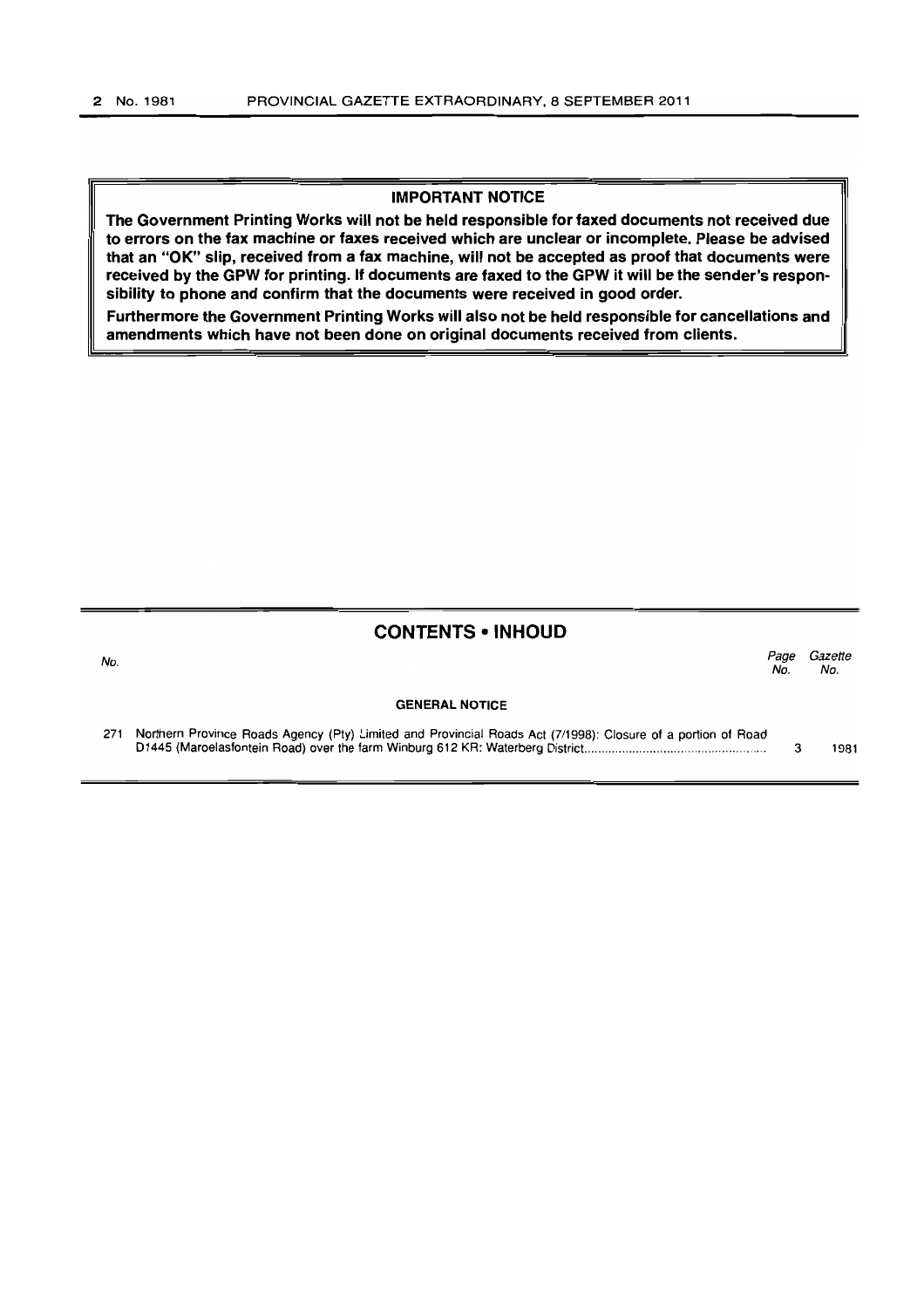# GENERAL NOTICE

### NOTICE 271 OF 2011

## NOTICE FOR CLOSURE OF A PORTION OF ROAD D1445 (MAROELASFONTEIN ROAD) OVER THE FARM WINBLIRG 612 KR: WATERBERG DISTRICT

I Pinky Kekana, Member of the Executive Council for Roads and Transport Limpopo Province, hereby give notice in terms of Section 45 Sub-section (1) and (2) of the Northern Province Roads Agency (Pty) Limited and Provincial Roads Act, 1998 (Act No 7 of 1998), that I declare a portion of road D1445 as shown on the attached locality plan from (GPS LAT S 24°51'39,4" LONG E 28°37'27,8") to (GPS LAT S *24°53'21,1"* LONG E 28°36'18,2") closed on conditions that two gates be erected on the boundaries of the farm Winburg 612 KR and keys be given to other road users (the van Der Walt's family) and the conditions shall bind the applicant / owner / successor-in-title to the land on which the gates will be erected.

 $\widehat{\left(\frac{1}{2}\right)}$  $% K \sim 25/07/2011$ <br>P. Kekana Date

MEC for Roads and Transport